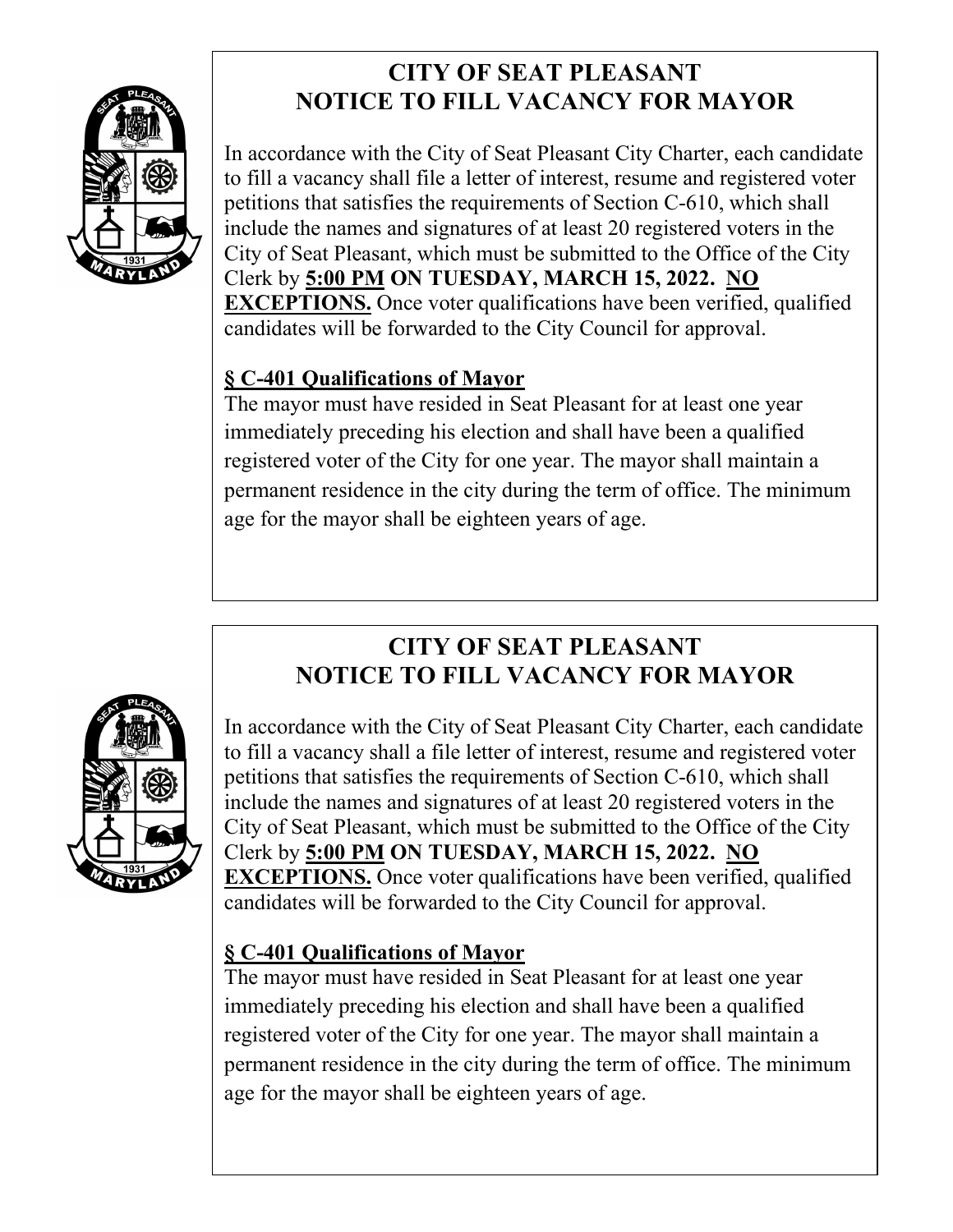

## **CANDIDATE VACANCY CHECK LIST**

The City of Seat Pleasant, City Council thanks each of you for your interest in the office of Mayor. Please find below the required forms due on or before **TUESDAY, MARCH 15, 2022**. All items must be completed and turned in to the Office of the City Clerk by **5:00p.m. NO EXCEPTIONS.**

[] **Resume and Letter of Interest** to fill the vacant Mayor seat.

[] Candidate Petition with at least 20 Registered Voters in Seat Pleasant

[] 2021 Statement of Financial Interest

If you have any questions regarding the above information, please feel free to contact Dashaun N. Lanham, City Clerk directly on 301-336-2600.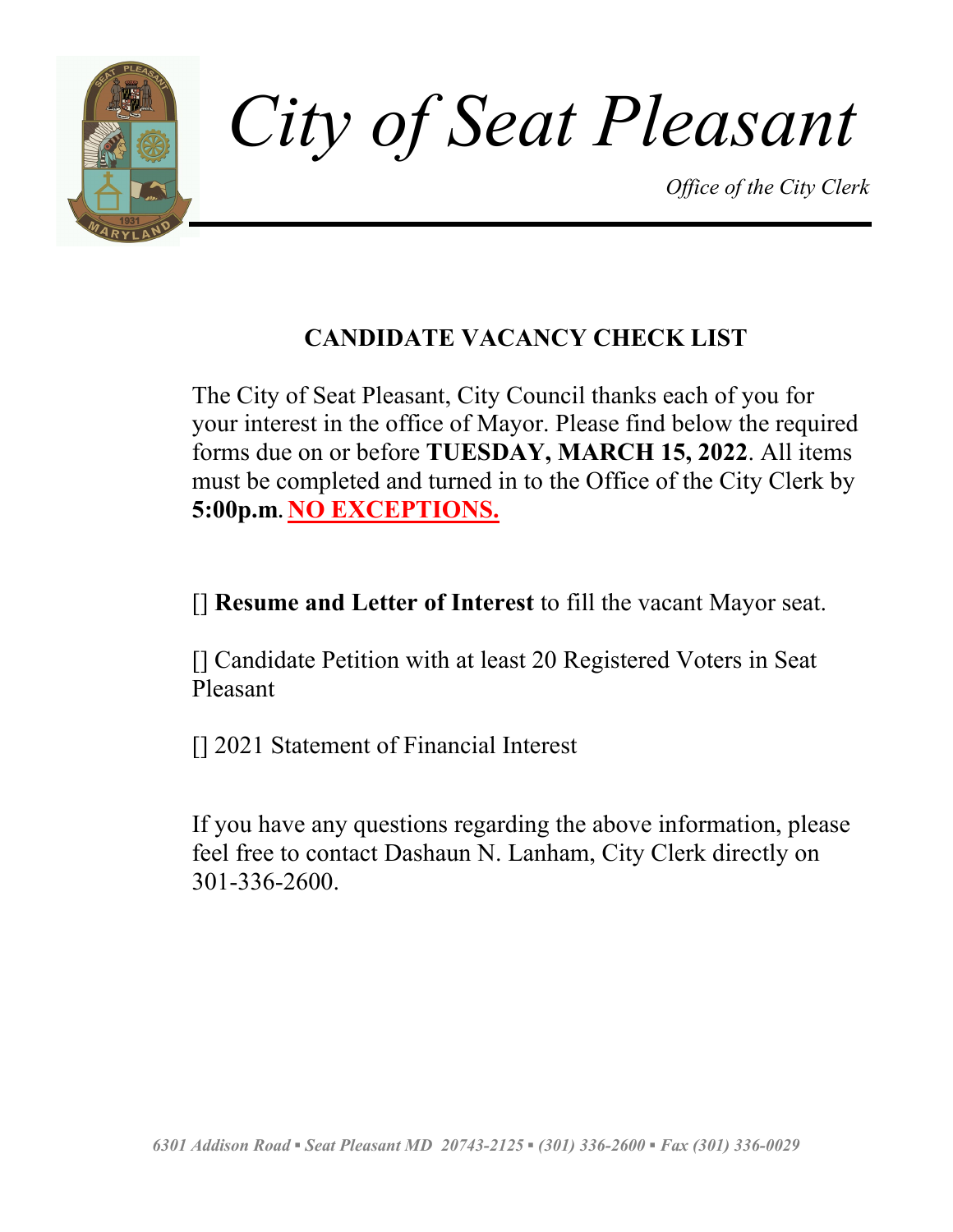### **City of Seat Pleasant – Mayoral Vacancy Nomination Petition**

I (Name) \_\_\_\_\_\_\_\_\_\_\_\_\_\_\_\_\_\_\_\_\_\_\_\_\_\_\_\_\_ who resides at (Address)\_\_\_\_\_\_\_\_\_\_\_\_\_\_\_\_\_\_\_\_\_\_\_\_\_\_\_\_\_\_\_\_\_\_\_\_\_\_\_\_,\_\_\_\_\_\_\_\_\_\_\_ am eligible for the vacant position of \_\_\_\_\_\_\_\_\_\_\_\_\_\_\_\_\_\_\_\_\_\_\_\_\_\_, as I am at least 18 years of age, have resided in Seat Pleasant for at least one year immediately preceding the vacancy, have been a qualified registered voter in the City for at least one year, and request that my name and candidate packet be submitted for consideration to fill the above vacancy in accordance with §§ C-401 and C-610 of the Seat Pleasant City Charter.

We, the undersigned voters of Seat Pleasant, Prince George's County, Maryland, hereby nominate (Name) \_

(Address) , for the office of ,

NOTICE TO SIGNERS: Please print or type all information other than your signature. Post Office Box addresses are not generally accepted as valid. By signing this petition, you agree that the above-named candidate should be placed on the ballot for the office and election indicated and that, to the best of your knowledge, you are registered to vote in the City of Seat Pleasant and are eligible to have your signature counted for peti purposes.

|                  | Please note: The information you provide on this petition may be used to change your voter registration address. |                        |                                   |             |                 |                      |                                   |
|------------------|------------------------------------------------------------------------------------------------------------------|------------------------|-----------------------------------|-------------|-----------------|----------------------|-----------------------------------|
|                  | DATE (mm/dd/yy)                                                                                                  | <b>PRINT FULL NAME</b> | <b>VOTER REGISTRATION ADDRESS</b> | <b>CITY</b> | <b>ZIP CODE</b> | <b>DATE OF BIRTH</b> | <b>SIGNATURE, SAME AS PRINTED</b> |
|                  |                                                                                                                  |                        |                                   |             |                 |                      |                                   |
|                  |                                                                                                                  |                        |                                   |             |                 |                      |                                   |
| $\overline{2}$ . |                                                                                                                  |                        |                                   |             |                 |                      |                                   |
|                  |                                                                                                                  |                        |                                   |             |                 |                      |                                   |
| $\overline{3}$ . |                                                                                                                  |                        |                                   |             |                 |                      |                                   |
| $\overline{4}$ . |                                                                                                                  |                        |                                   |             |                 |                      |                                   |
|                  |                                                                                                                  |                        |                                   |             |                 |                      |                                   |
| 5.               |                                                                                                                  |                        |                                   |             |                 |                      |                                   |
|                  |                                                                                                                  |                        |                                   |             |                 |                      |                                   |
| 6.               |                                                                                                                  |                        |                                   |             |                 |                      |                                   |
|                  |                                                                                                                  |                        |                                   |             |                 |                      |                                   |
| 7.               |                                                                                                                  |                        |                                   |             |                 |                      |                                   |
|                  |                                                                                                                  |                        |                                   |             |                 |                      |                                   |
| 8.               |                                                                                                                  |                        |                                   |             |                 |                      |                                   |
|                  |                                                                                                                  |                        |                                   |             |                 |                      |                                   |
| 9.               |                                                                                                                  |                        |                                   |             |                 |                      |                                   |
|                  |                                                                                                                  |                        |                                   |             |                 |                      |                                   |
| 10.              |                                                                                                                  |                        |                                   |             |                 |                      |                                   |
|                  |                                                                                                                  |                        |                                   |             |                 |                      |                                   |

#### **CIRCULATOR'S AFFIDAVIT**

**FOR ELECTION BOARD USE ONLY**

| Total number of signatures       |  |
|----------------------------------|--|
| Number of invalidated signatures |  |
| Number of valid signatures       |  |
|                                  |  |

Endorsed by:

Individual circulator's printed or typed name

Residence Address

City **State** Zip Code

Under penalties of perjury, I swear (or affirm) that: (a) I was at least 18 years old when each signature was obtained; (b) the information given to the left identifying me is true and correct; (c) I personally observed each signer as he or she signed this page; and (d) to the best of my knowledge and belief: (i) all signatures on this page are genuine; (ii) all signers are registered voters of the City of Seat Pleasant and (iv) the candidate is eligible to fill the vacancy..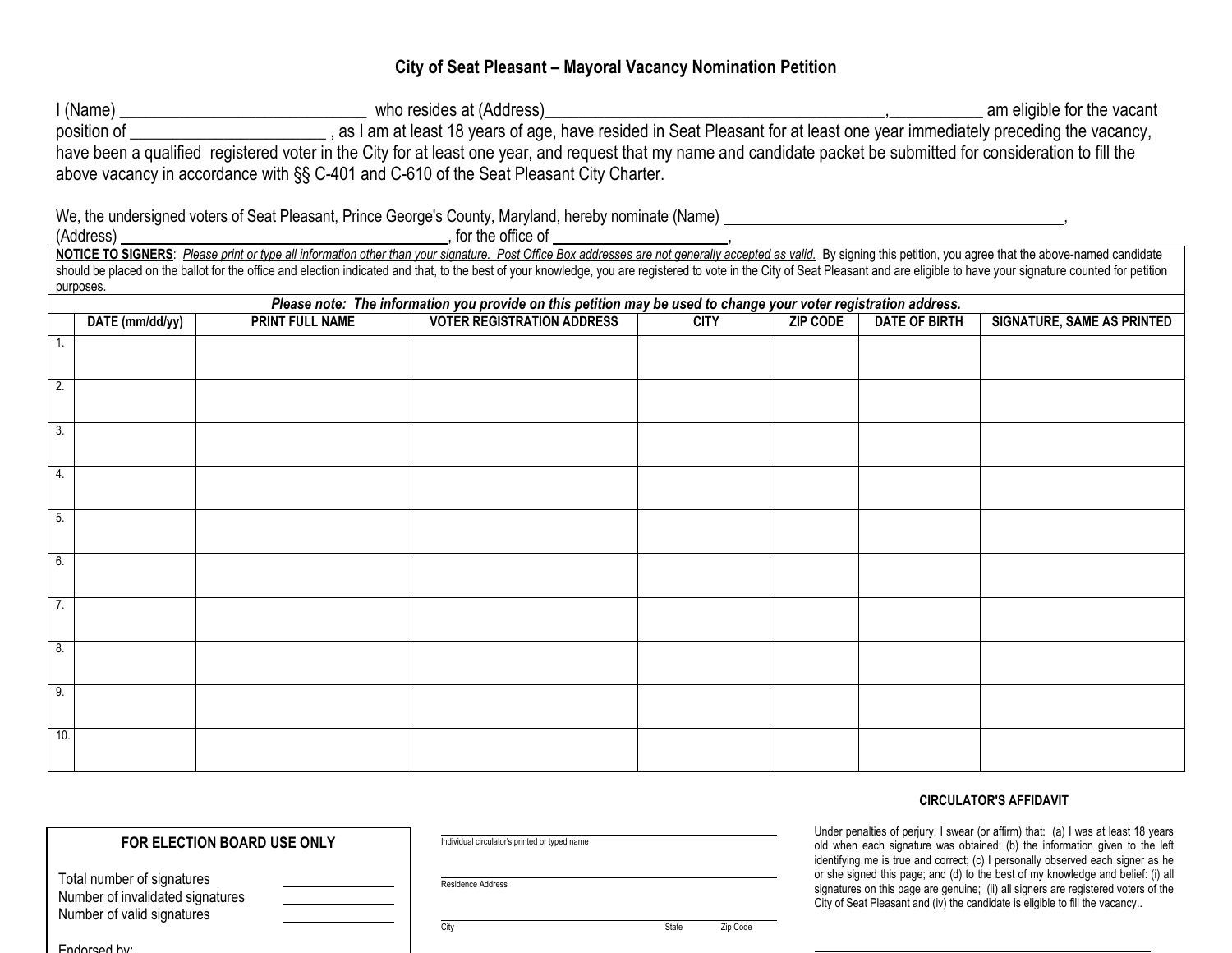January 1, 2021 through December 31, 2021

| <b>T</b><br>Name: | osition. |  |
|-------------------|----------|--|
|                   |          |  |

This Statement of Financial Interests, together with all appropriate schedules attached, describes all financial interests and related transactions and other matters required to be disclosed under Chapter 18, "Ethics" of the Seat Pleasant City Code.

| <b>YES</b> | NO |
|------------|----|
|            |    |

- A. I did, at some time during the period covered by this statement, hold interests (including leasehold interests and interests in any oil, gas or other mineral royalty or lease) in or with respect to any *real property* (**including your residence)** in the State of Maryland. Any such interests are described on Schedule A attached.
- B. I did, at some time during the period covered by this statement, hold interests in a corporation, whether or not the corporation did business with the City of Seat Pleasant.

Any such interests are described on Schedule B attached.

C. I did, at some time during the period covered by this statement, hold interests in any other business entity which does business with the City of Seat Pleasant.

> Any such interests are described on Schedule C attached.

D. I, or another person at my direction, did at some time during the period covered by this statement receive a gift of property in excess of \$20 in value, or a gift of money of whatever amount, including the forgiveness of any liability, from, or on behalf of, directly or indirectly, any person who does business with the City of Seat Pleasant or is regulated by the City of Seat Pleasant, however, that neither gifts received from the spouse or a relative within the third degree of consanguinity of the person making the statement or from the spouse of any such relative, nor campaign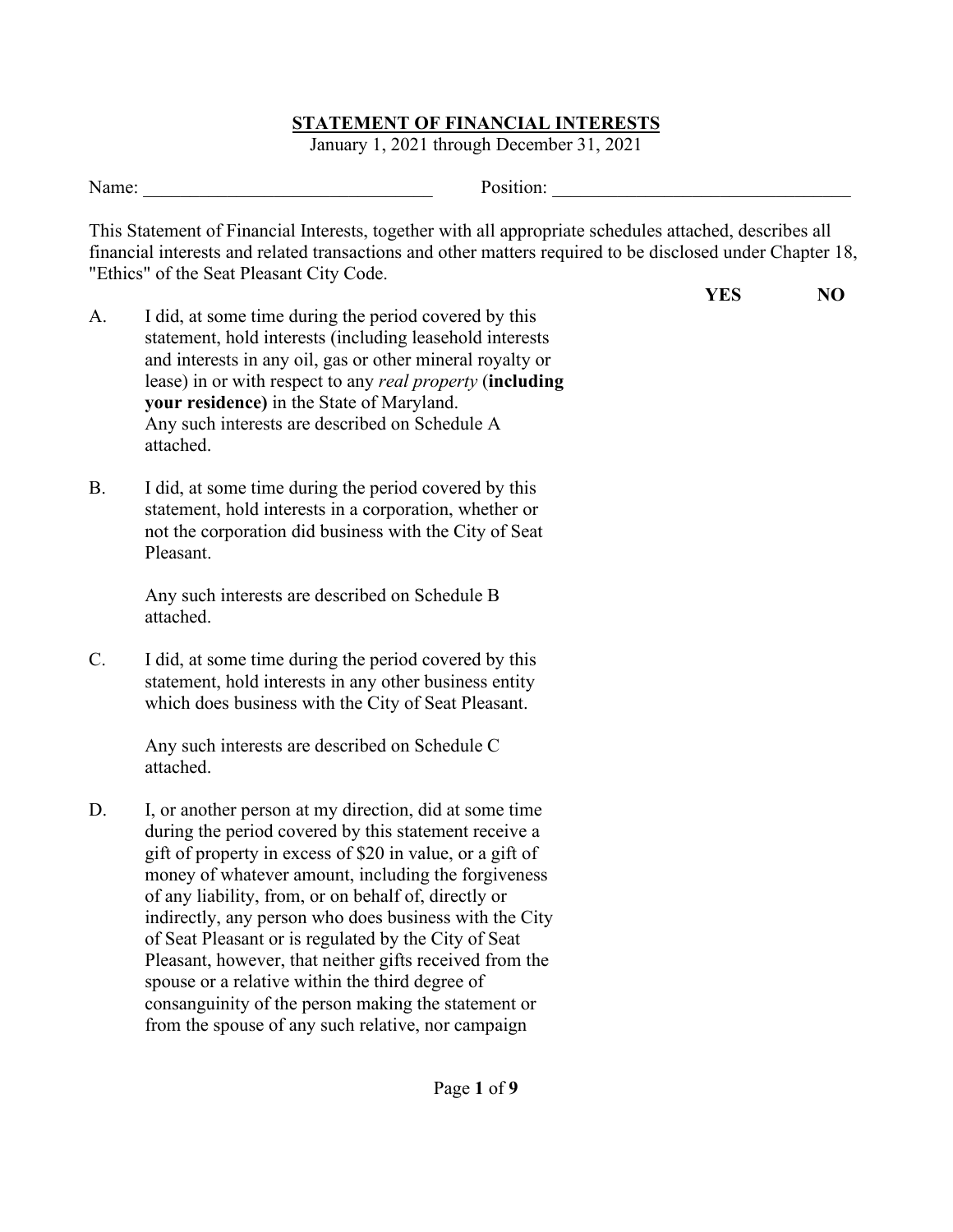|    | contributions which are otherwise reported as required<br>by law, need be disclosed.                                                                                                                                     |            |     |
|----|--------------------------------------------------------------------------------------------------------------------------------------------------------------------------------------------------------------------------|------------|-----|
|    | Any such gifts are described on Schedule D attached.                                                                                                                                                                     |            |     |
| E. | I did, at some time during the period covered by this<br>statement, hold an office, directorship or salaried<br>position in a corporation or other business entity doing<br>business with the City of Seat Pleasant.     | <b>YES</b> | NO. |
|    | Any such offices, directorships or salaried positions are<br>described on Schedule E attached.                                                                                                                           |            |     |
| F. | I did, at some time during the period covered by this<br>statement, have liabilities or become involved in<br>transactions giving rise to liabilities owed to a person<br>doing business with the City of Seat Pleasant. |            |     |
|    | Any such liabilities are described on Schedule F<br>attached.                                                                                                                                                            |            |     |
| G. | My spouse is a registered Lobbyist doing business with<br>entities that are engaged or doing with the City of Sseat<br>Pleasant.                                                                                         |            |     |

**I HEREBY CERTIFY AND AFFIRM** that the information contained in this statement and on the attached schedules is accurate and complete to the best of my knowledge and belief.

|      | Signature:<br>$\bar{}$ |  |
|------|------------------------|--|
| Date | Address:               |  |
|      |                        |  |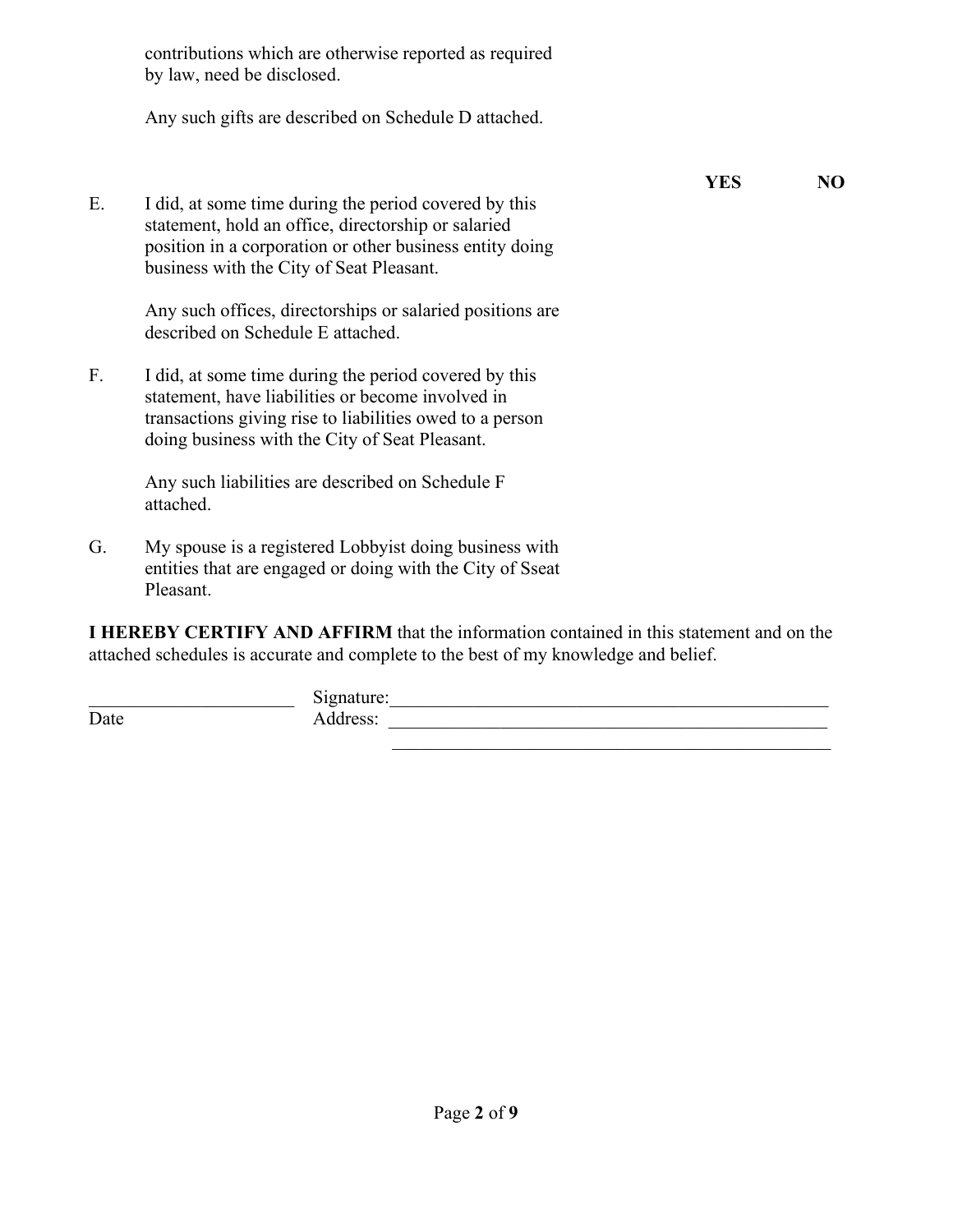January 1, 2021 through December 31, 2021

### SCHEDULE A

INTERESTS IN REAL PROPERTY LOCATED IN THE STATE OF MARYLAND

Sheet  $\_\_$  of  $\_\_$ *(Use separate sheet for each property reported)*

Name:

- 1. Nature of property (zoning, current use, etc.): Location of property (by street address, mailing address or legal description):
- 2. Nature of interest held (owner in fee, lessee, etc.):

List any conditions to interest or encumbrances thereon (mortgages, leases, etc.):

3. Date acquired:

Manner in which acquired (purchase, inheritance, etc.):

Person from whom interest was acquired:

4. Nature and amount of consideration paid for interest:

If interest acquired other than by purchase, fair market value at time interest was acquired:

5. Describe any interest transferred during the period of this statement:

Nature and amount of consideration received for transfer of interest:

Identity (name and address) of person to whom interest was transferred:

6. Identity (name and address) of any other person with an interest in this property:

Date: Signature: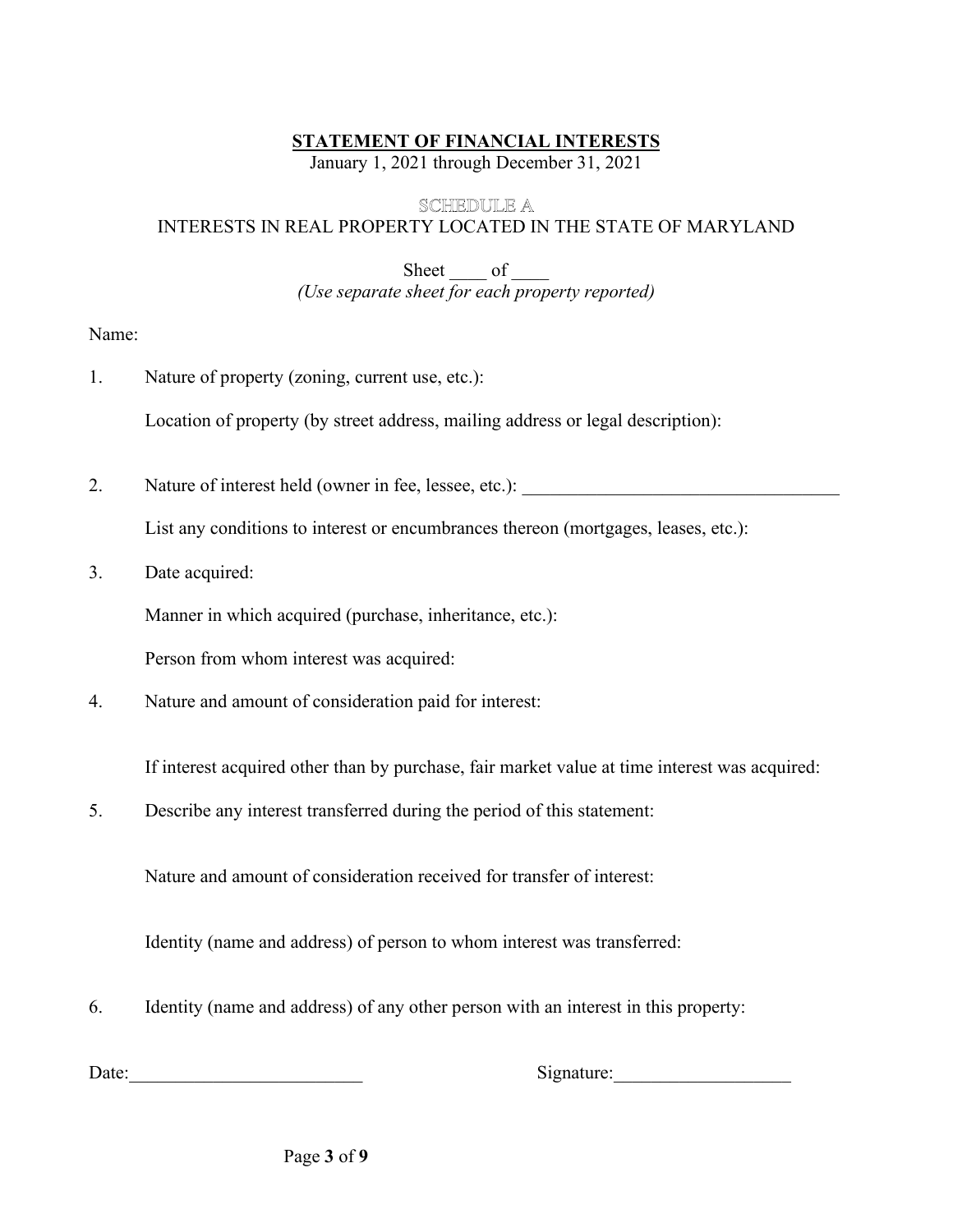January 1, 2021 through December 31, 2021

### SCHEDULE B

## INTERESTS IN CORPORATIONS

Name:

NAME AND ADDRESS OF PRINCIPAL OFFICE OF **CORPORATION** 

NATURE AND AMOUNT OF INTEREST\*\* HELD INCLUDING CONDITIONS AND ENCUMBRANCES

TRANSFER OF INTEREST IN PROPERTY DURING PERIOD (DESCRIBE INTEREST TRANSFERRED, NATURE AND AMOUNT OF ANY CONSIDERATION RECEIVED AND, IF KNOWN, IDENTITY OF TRANSFEREE)

IF INTEREST ATTRIBUTED TO YOU RATHER THAN HELD DIRECTLY BY YOU, EXPLAIN BASIS OF THE ATTRIBUTION

\*\* At the option of the person filing this statement, an amount of stock or like evidence of equity interest may be reported either by the number of shares held and, unless the corporation's stock is publicly traded on a stock exchange, in an over-the-counter market, or otherwise, by the percentage of equity interest so held instead of by dollar amount.

Date: \_\_\_\_\_\_\_\_\_\_\_\_\_\_\_\_\_\_\_\_ Signature: \_\_\_\_\_\_\_\_\_\_\_\_\_\_\_\_\_\_\_\_\_\_\_\_\_\_\_\_\_\_\_\_\_\_\_\_\_\_\_\_\_\_\_\_\_\_\_\_\_\_

Page **4** of **9**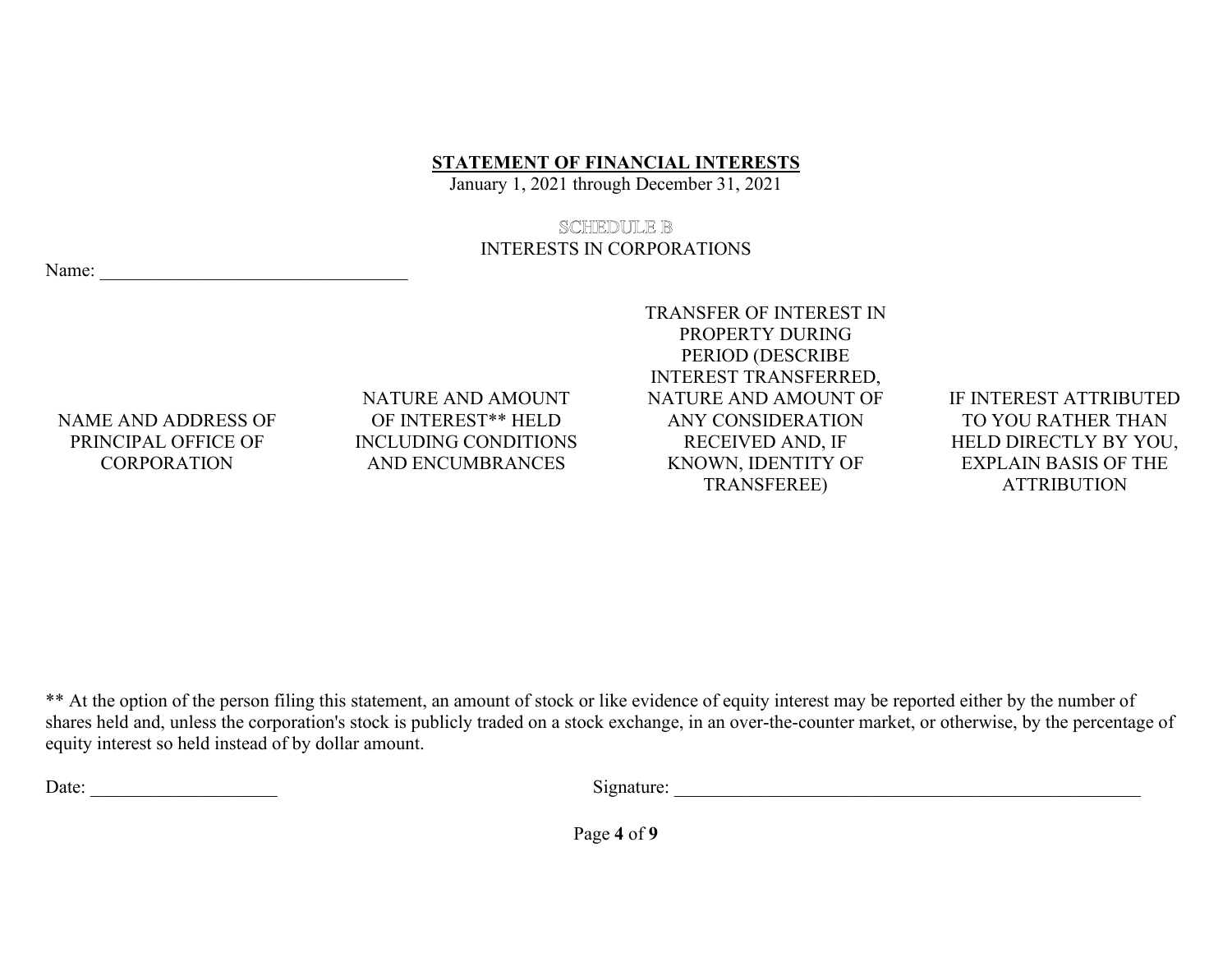January 1, 2021 through December 31, 2021

## SCHEDULE C INTERESTS IN BUSINESS ENTITIES (OTHER THAN CORPORATIONS) WHICH DO BUSINESS WITH THE CITY OF SEAT PLEASANT

Name:

## NAME AND ADDRESS OF PRINCIPAL OFFICE OF BUSINESS ENTITY

## NATURE AND AMOUNT OF INTEREST HELD INCLUDING CONDITIONS AND ENCUMBRANCES

IF INTEREST TRANSFERRED IN BUSINESS ENTITY DURING REPORTING PERIOD, DESCRIBE INTEREST TRANSFERRED, NATURE AND AMOUNT OF ANY **CONSIDERATION** RECEIVED AND, IF KNOWN, IDENTITY OF TRANSFEREE

## IF INTEREST ATTRIBUTED TO YOU RATHER THAN HELD DIRECTLY BY YOU, EXPLAIN BASIS OF THE ATTRIBUTION

Date: \_\_\_\_\_\_\_\_\_\_\_\_\_\_\_\_\_\_\_\_\_ Signature: \_\_\_\_\_\_\_\_\_\_\_\_\_\_\_\_\_\_\_\_\_\_\_\_\_\_\_\_\_\_\_\_\_\_\_\_\_\_\_\_\_\_\_\_\_\_\_\_\_\_

Page **5** of **9**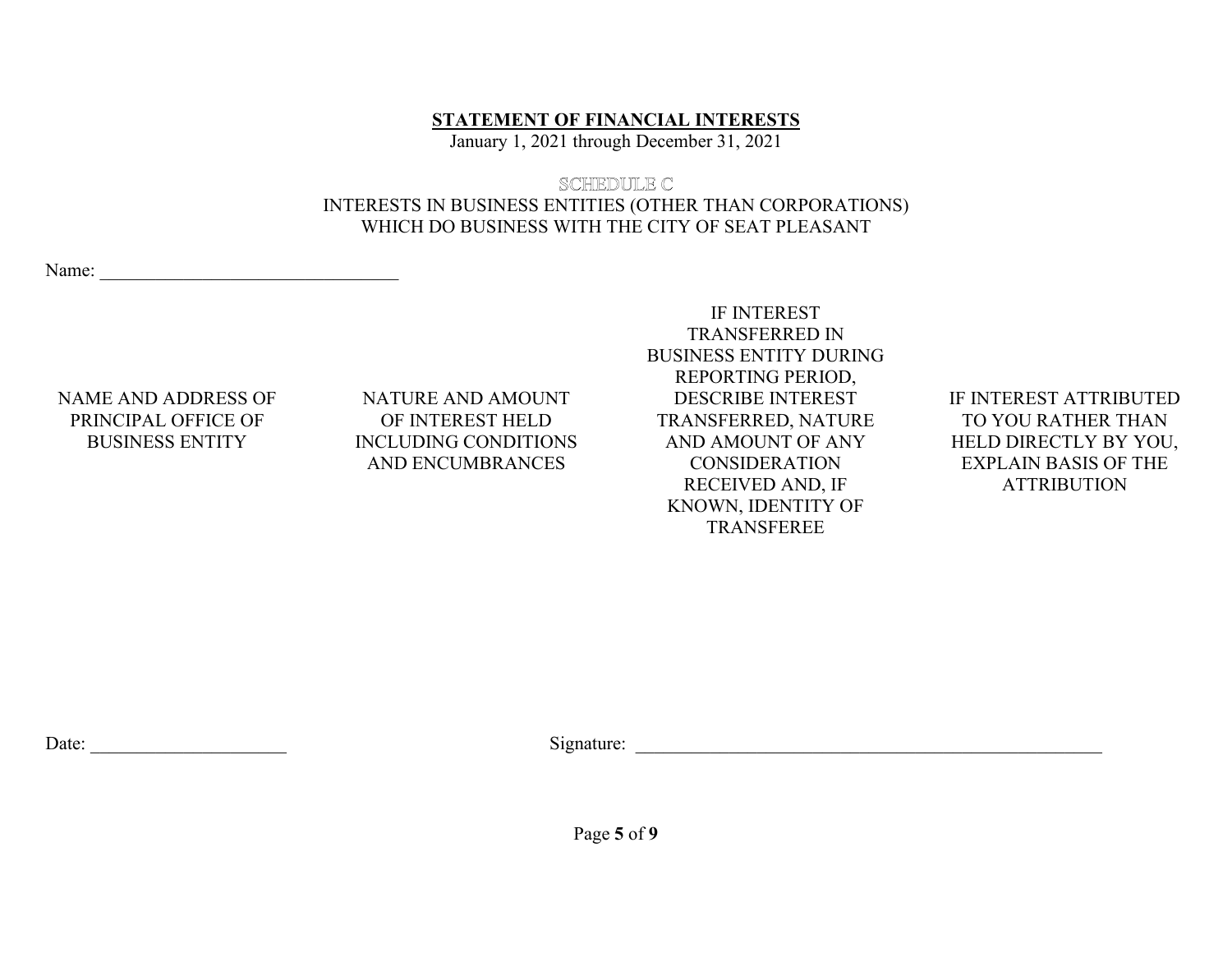January 1, 2021 through December 31, 2021

## SCHEDULE D GIFTS FROM PERSONS DOING BUSINESS WITH OR REGULATED BY THE CITY OF SEAT PLEASANT

Name: \_\_\_\_\_\_\_\_\_\_\_\_\_\_\_\_\_\_\_\_\_\_\_\_\_\_\_\_\_\_\_\_\_

NATURE AND VALUE OF GIFT

IDENTITY OF PERSON FROM WHOM GIFT WAS RECEIVED

IF GIVEN TO ANOTHER PERSON AT YOUR DIRECTION, IDENTITY OF THAT PERSON

Report each gift in excess of twenty dollars (\$20) in value, and each gift of money of whatever amount, including the forgiveness of any liability, received at any time during the year for which the statement is filed.

Date: \_\_\_\_\_\_\_\_\_\_\_\_\_\_\_\_\_\_\_\_ Signature: \_\_\_\_\_\_\_\_\_\_\_\_\_\_\_\_\_\_\_\_\_\_\_\_\_\_\_\_\_\_\_\_\_\_\_\_\_\_\_\_\_\_\_\_\_\_\_\_\_\_\_

Page **6** of **9**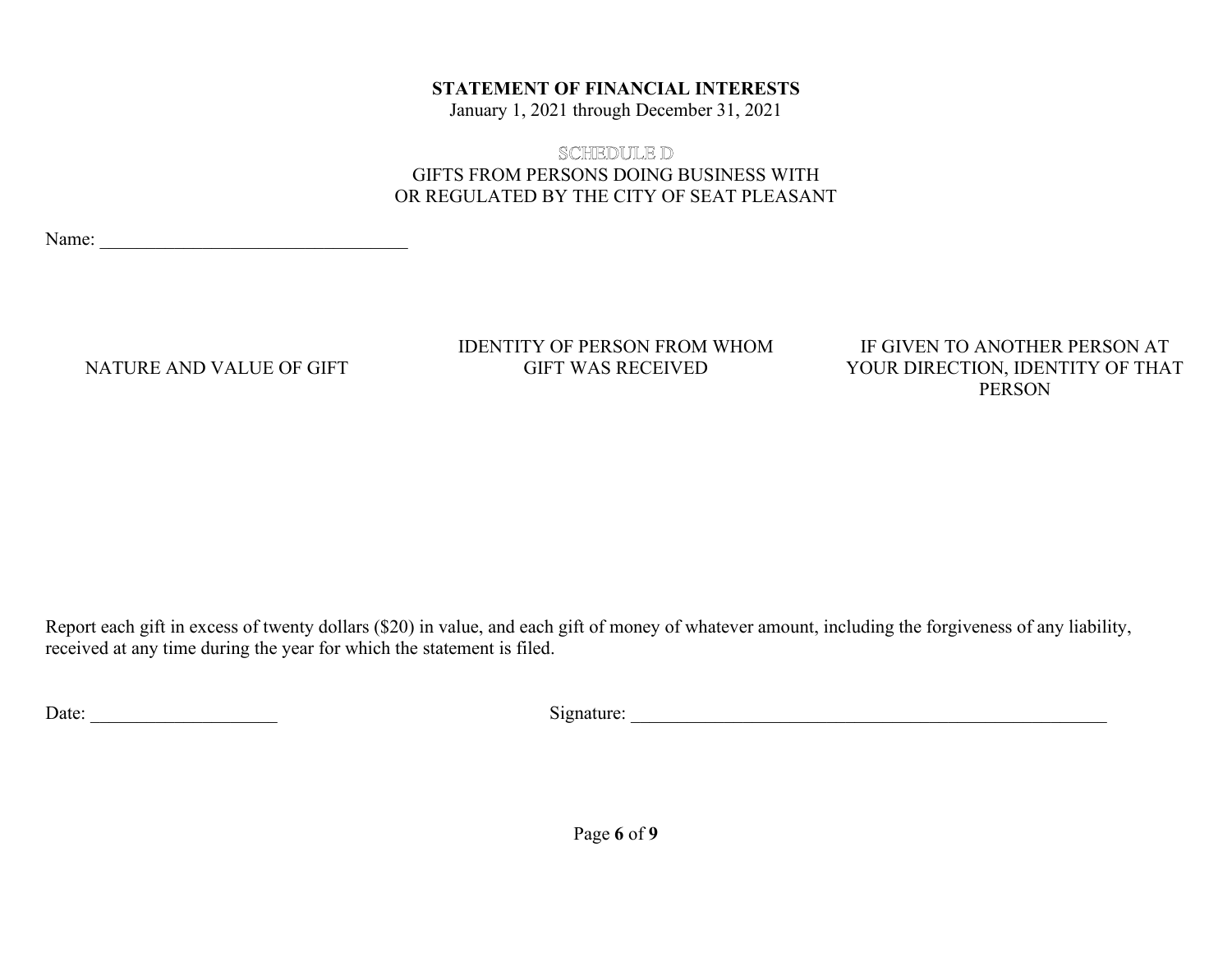January 1, 2021 through December 31, 2021

## SCHEDULE E OFFICES, DIRECTORSHIPS AND/OR SALARIED EMPLOYMENT IN BUSINESS ENTITIES DOING BUSINESS WITH THE CITY OF SEAT PLEASANT

Name: \_\_\_\_\_\_\_\_\_\_\_\_\_\_\_\_\_\_\_\_\_\_\_\_\_\_\_\_\_\_\_\_\_

NAME AND ADDRESS OF PRINCIPAL OFFICE OF BUSINESS ENTITY

TITLE AND NATURE OF OFFICE, DIRECTORSHIP OR SALARIED EMPLOYMENT HELD

TOTAL COMPENSATION RECEIVED DURING PERIOD COVERED BY THIS STATEMENT FROM BUSINESS ENTITY

Date: \_\_\_\_\_\_\_\_\_\_\_\_\_\_\_\_\_\_\_\_ Signature: \_\_\_\_\_\_\_\_\_\_\_\_\_\_\_\_\_\_\_\_\_\_\_\_\_\_\_\_\_\_\_\_\_\_\_\_\_\_\_\_\_\_\_\_\_\_\_\_\_\_

Page **7** of **9**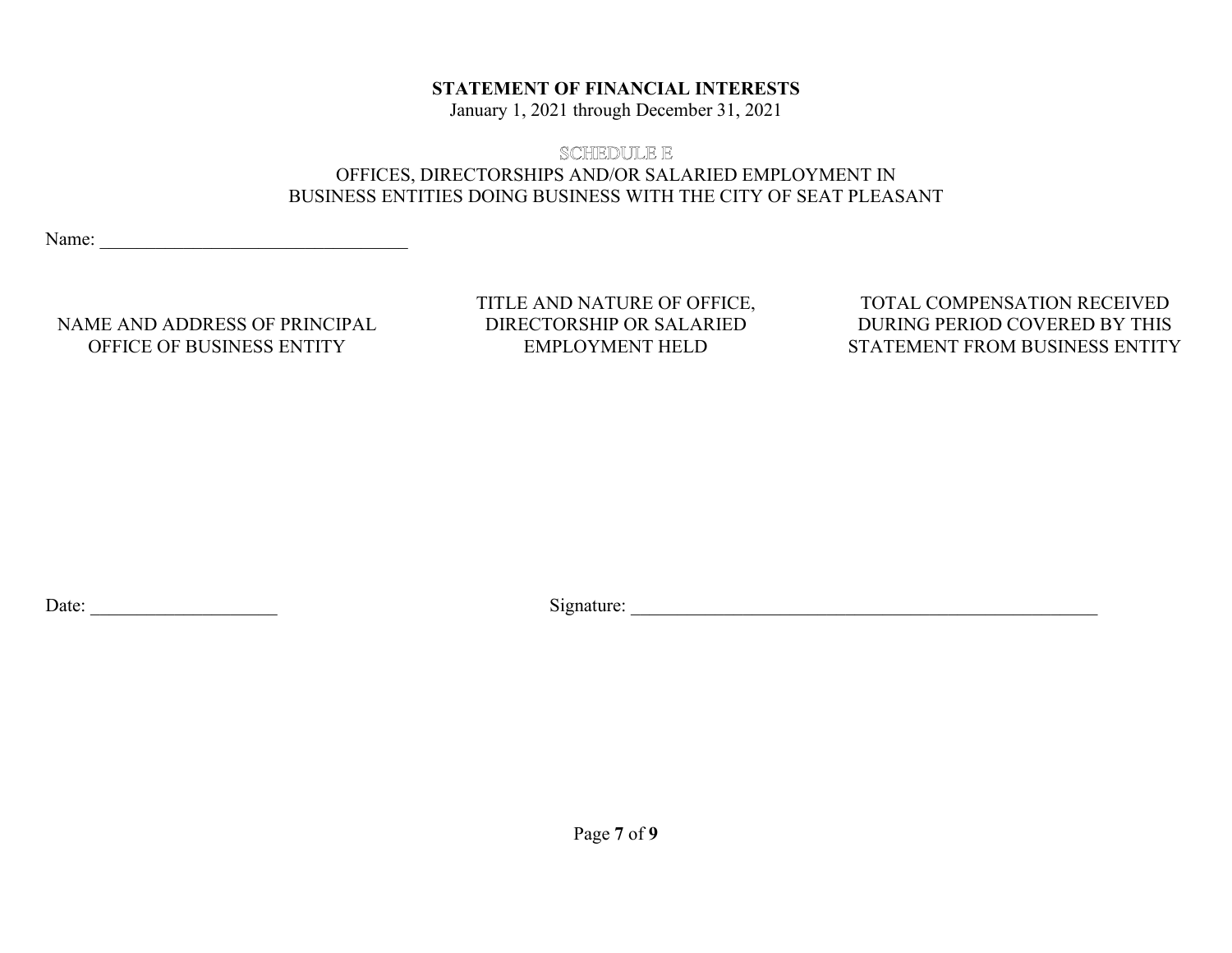January 1, 2021 through December 31, 2021

## SCHEDULE F LIABILITIES OWED TO PERSONS DOING BUSINESS WITH THE CITY OF SEAT PLEASANT

Name:

IDENTITY OF PERSON TO WHOM LIABILITY WAS OWED

AMOUNT OF LIABILITY OWED AS OF 12/31/21

TERMS OF PAYMENT OF LIABILITY

AMOUNT BY WHICH LIABILITY WAS INCREASED OR REDUCED DURING PERIOD

Date: \_\_\_\_\_\_\_\_\_\_\_\_\_\_\_\_\_\_\_\_ Signature: \_\_\_\_\_\_\_\_\_\_\_\_\_\_\_\_\_\_\_\_\_\_\_\_\_\_\_\_\_\_\_\_\_\_\_\_\_\_\_\_\_\_\_\_\_\_\_\_\_\_\_

Page **8** of **9**